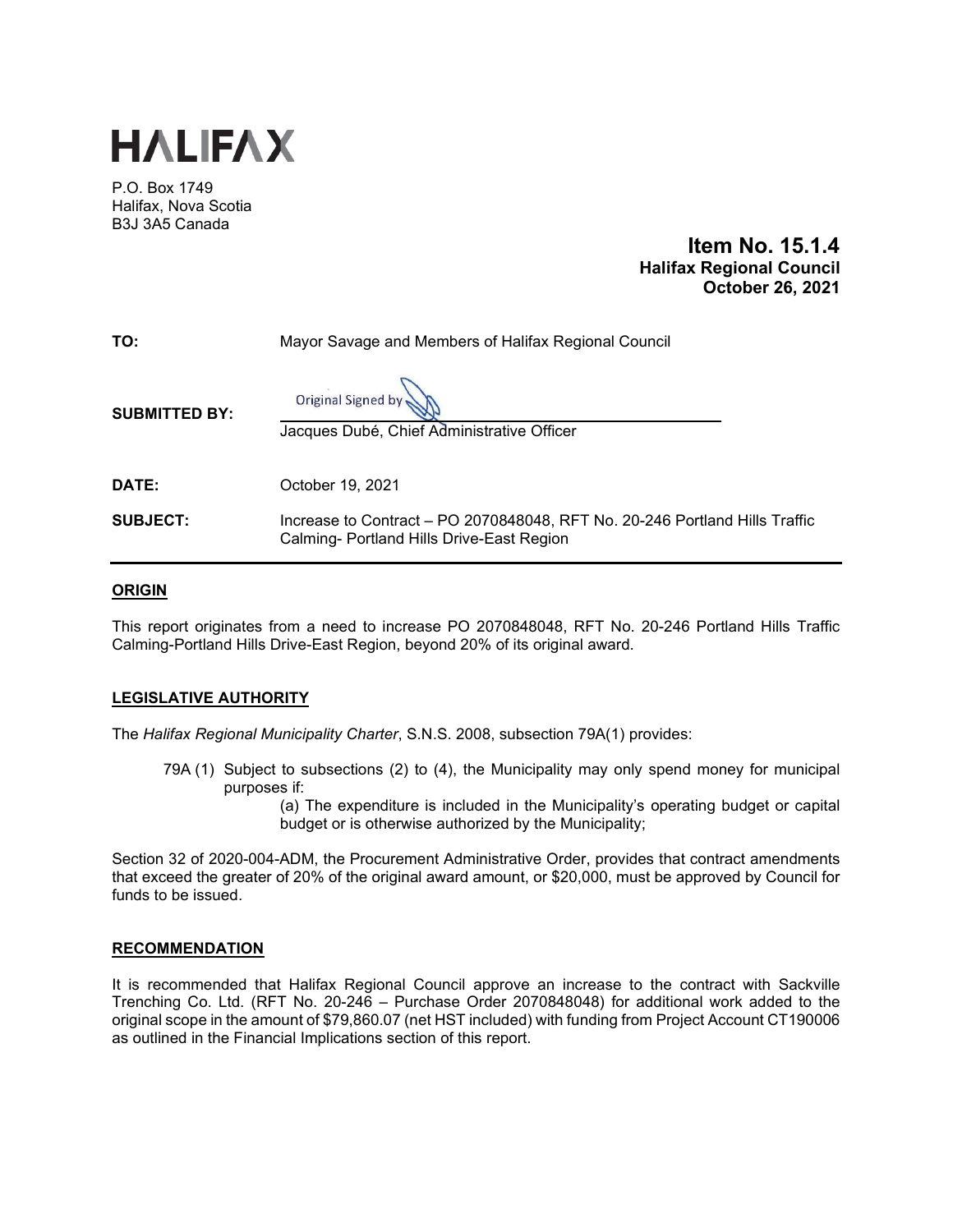## **BACKGROUND**

RFT No. 20-246 Portland Hills Traffic Calming-Portland Hills Drive-East Region was awarded to Sackville Trenching Co. Ltd. by the CAO on October 20, 2020 in the amount of \$284,470 (Net HST Included) for the installation of concrete curb bump outs, concrete sidewalk and speed tables.

This project was tendered late in the 2020 construction season as there was pressure to get Traffic Calming in place for the community. This rush did allow for the installation of two speed tables in 2020. The remainder of the work was carried over and completed in 2021.

The following increases were required during Construction:

- 1. Change Order #1 was issued for net HST in the amount of \$12,192.39 to permit award of the project.
- 2. Change Order #2 was issued during construction to adjust for conflicts between three designed catch basins and existing underground infrastructure in the amount of \$13,291.26.
- 3. Change Order #3 was issued to provide for reinstatement tape required to prevent water from entering new joints in the asphalt in the amount of \$5,386.38.
- 4. Quantities in the original tender were underestimated which, when combined with the additional reinstatement associated with Change Order #2, is resulting in a final additional contract increase in the amount of \$79,860.07.

### **DISCUSSION**

Staff is recommending an increase to Sackville Trenching Co. Ltd. – PO 2070848048, for additional work and quantities in the amount of \$79,860.11 (net HST included). A summary of the changes are as follows:

| PO Award                                 | \$284,470.00 |
|------------------------------------------|--------------|
| Increase CO#1                            | 12,192.39    |
| Revised Award:                           | 296.662.39   |
| Increase CO #2 and CO #3                 | 18.750.79    |
| Request for Increase (net HST included): | 79.860.07    |
| New Contract Value (net HST included):   | 395.273.25   |

The total amount of change is \$110,803.25 (net HST included), which represents a cumulative increase of 37.6% to the original contract award of \$284,470 (Net HST Included).

#### **FINANCIAL IMPLICATIONS**

Funding in the amount of \$79,860.07 (Net HST Included) is available from Project Account CT190006 – Road Safety Improvement Program. The budget availability has been confirmed by Finance.

#### Budget Summary: **Project Account CT190006 – Road Safety Improvement Program**

| Cumulative Uncommitted Budget                    | \$ 307,091.90 |
|--------------------------------------------------|---------------|
| Less: Increase to RFT No. 21-229 (PO#2070858857) | \$79,860.07   |
| Balance                                          | \$227,231.83  |

This project was estimated in the Approved 2021/22 Capital Budget at \$266,000. The balance of funds from account CT190006 will be used to implement the remaining program.